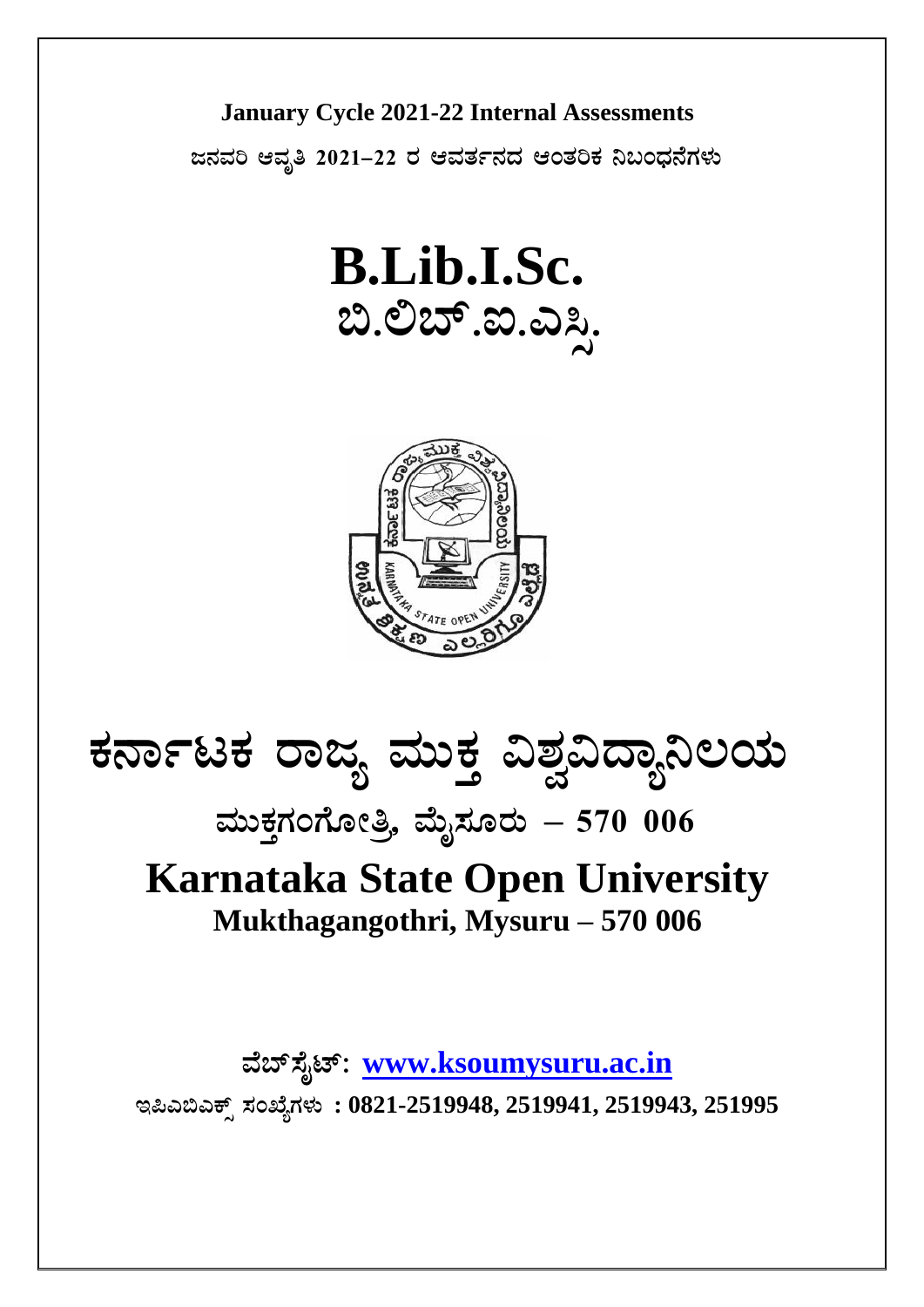## ಗ್ರಂಥಾಲಯ ಮತ್ತು ಮಾಹಿತಿ ವಿಜ್ಞಾನ ಜನವರಿ 2021–22 ರ ಆವರ್ತನದ ಆಂತರಿಕ ನಿಬಂದನೆಗಳು

#### ಪಾಲಿಸಬೇಕಾದ ಅಂಶಗಳು :

ಯು.ಜಿ.ಸಿ. (ದೂರಶಿಕ್ಷಣ) ನಿಯಮಾವಳಿಗಳ ಪ್ರಕಟಣೆಯ ಪ್ರಕಾರ ಮೌಲ್ಯಮಾಪನ ಕ್ರಮವು 'ಆಂತರಿಕ ಮೌಲ್ಯ ಮಾಪನ' ಮತ್ತು 'ವರ್ಷಾಂತ್ಯ ಪರೀಕ್ಷೆ'ಗಳನ್ನು ಒಳಗೊಂಡಿರುತ್ತದೆ. ಆಂತರಿಕ ಮೌಲ್ಯಮಾಪನಕ್ಕೆ ಸಂಬಂಧಿಸಿದಂತೆ ಪ್ರಾಥಮಿಕವಾಗಿ ನಿಬಂಧನೆ ಸಲ್ಲಿಕೆ ಪದ್ಧತಿಯನ್ನು <mark>ನಿರಂತರ ಮೌಲ್ಯಮಾಪನ</mark> ಎಂದು ವಿಶ್ವವಿದ್ಯಾನಿಲಯವು ಪರಿಗಣಿಸಿದೆ. ಆಂತರಿಕ ನಿಬಂಧನೆಗಳ ಪ್ರಶ್ನೆಗಳನ್ನು ವಿಶ್ವವಿದ್ಯಾನಿಲಯವು ಸೂಚಿಸಿರುವ ಪಠ್ಯಸೂಚಿ ಆಧಾರದ ಮೇಲೆ ನೀಡಲಾಗಿದೆ. ಅಲ್ಲದೆ ಪ್ರಶ್ನೆಗಳನ್ನು ರೂಪಿಸುವಲ್ಲಿ ವಾರ್ಷಿಕ ಪರೀಕ್ಷೆಯನ್ನು ಕೂಡ ಗಮನದಲ್ಲಿರಿಸಿಕೊಳ್ಳಲಾಗಿದೆ. ವರ್ಷದ ಕೊನೆಯಲ್ಲಿ ಅಂತಿಮ ಪರೀಕ್ಷೆಗಳನ್ನು 'ಶೈಕ್ಷಣಿಕ ದಿನಸೂಚಿ'ಯಂತೆ ನಡೆಸಲಾಗುತ್ತದೆ.

ನಿರಂತರ ಆಂತರಿಕ ಮೌಲ್ಯಮಾಪನವನ್ನು ಒಂದೇ ಹಂತದಲ್ಲಿ ನಡೆಸಲಾಗುತ್ತದೆ, ಅದರ ವಿವರಗಳು ಈ ಕೆಳಕಂಡಂತಿವೆ.

- ಪ್ರತಿ ಪತ್ರಿಕೆಗೆ <u>ಎರಡು</u> ಪ್ರಶ್ನೆಯನ್ನು ನೀಡಲಾಗಿದೆ. ಕಡ್ಡಾಯವಾಗಿ <u>ಎರಡು</u> ಪ್ರಶೈಗಳನ್ನು ಉತ್ತರಿಸುವುದು.
- ಪ್ರತಿಯೊಂದು ಪ್ರಶ್ನೆಗೂ 10 ಅಂಕಗಳು ಒಟ್ಟು 08 ಪತ್ರಿಕೆಗಳಿರುತ್ತವೆ. 02 ಪ್ರಾಯೋಗಿಕ ಪತ್ರಿಕೆಗಳ ನಿಬಂಧನೆಗಳನ್ನು ಸಂಪರ್ಕ ಕಾರ್ಯಕ್ರಮಗಳ ನಂತರ ಸಲ್ಲಿಸುವುದು. (ವಿಭಾಗದ ಮುಖ್ಯಸ್ಥರ ಮಾಹಿತಿ ಮೇರೆಗೆ)
- ಈ ಪ್ರಶೈಗಳಿಗೆ ಉತ್ತರಿಸುವಾಗ ವಿಷಯಕ್ಕೆ ಸಂಬಂಧಿಸಿದ ಮಸ್ತಕಗಳು, ಸ್ವಯಂ–ಕಲಿಕಾ ಸಾಮಗ್ರಿಗಳನ್ನು ಪರಾಮರ್ಶಿಸುವುದು ಅತ್ಯಗತ್ಯ.
- ಉತ್ತರಗಳನ್ನು ಕೈಬರಹದಲ್ಲಿ ಬರೆಯಬೇಕು. ಟೈಪ್ / ಬೆರಳಚ್ಚು ಮಾಡಿದ ಅಥವಾ ಕಂಪ್ಯೂಟರ್ನಿಂದ ಪಡೆದ ಮುದ್ರಿತ ರೂಪವನ್ನು ಯಾವುದೇ ಸಂದರ್ಭದಲ್ಲಿಯೂ ಅಂಗೀಕರಿಸುವುದಿಲ್ಲ.
- ಅಧ್ಯಯನ ಸಾಮಗ್ರಿಗಳನ್ನು ಯಥಾವತ್ತು ನಕಲು ಮಾಡಿದಲ್ಲಿ ಅಂತಹವುಗಳನ್ನು ಮೌಲ್ಯಮಾಪನಕ್ಕೆ ಪರಿಗಣಿಸಲಾಗುವುದಿಲ್ಲ.
- ವಿದ್ಯಾರ್ಥಿಗಳು ಪ್ರತಿ ಪತ್ರಿಕೆಯ ಆಂತರಿಕ ನಿಬಂಧನೆಗಳನ್ನು ಪ್ರತ್ಯೇಕವಾಗಿ ಉತ್ತರಗಳನ್ನು A4 ಹಾಳೆಯಲ್ಲಿ ಬರೆಯಬೇಕು.
- ವಿದ್ಯಾರ್ಥಿಗಳು ತಮ್ಮ ಹೆಸರು, ನೋಂದಣಿ ಸಂಖ್ಯೆ, ಕೋರ್ಸ್, ದೂರವಾಣಿ ಸಂಖ್ಯೆ ಇತ್ಯಾದಿ ವಿವರಗಳನ್ನು ಮುಖಮಟದಲ್ಲಿ ನಮೂದಿಸಿರಬೇಕು.
- ಎಲ್ಲಾ ನಿಬಂಧನೆಗಳನ್ನು ಒಂದು ಲಕೋಟೆಯಲ್ಲಿ ಇರಿಸಿ ನಿಬಂಧ, ಕಾರ್ಯಕ್ರಮದ ಹೆಸರನ್ನು ಲಕೋಟೆ ಮೇಲೆ ಬರೆಯಬೇಕು.
- ಬಿ.ಲಿಬ್.ಐ.ಎಸ್ಸಿ. ವಿದ್ಯಾರ್ಥಿಗಳು ಲಿಖಿತ ನಿಬಂಧನೆಗಳನ್ನು ಮುಖ್ಯಸ್ಥರು, ಗ್ರಂಥಾಲಯ ಮತ್ತು ಮಾಹಿತಿ ವಿಜ್ಞಾನ ಅಧ್ಯಯನ ಮತ್ತು ಸಂಶೋಧನಾ ವಿಭಾಗ, ಕರಾಮುವಿ, ಮೈಸೂರು. ಇವರಿಗೆ ಮಾತ್ರ ಸಲ್ಲಿಸುವುದು.

ವಿದ್ಯಾರ್ಥಿಗಳು ನಿಬಂಧನೆಗಳನ್ನು ಬರೆಯುವ ಸಂಬಂಧ ತಮ್ಮ ವಿಭಾಗಗಳ ಅಧ್ಯಾಪಕರನ್ನು ವೈಯಕ್ತಿಕವಾಗಿ ಆಗಲಿ ಅಥವಾ ದೂರವಾಣಿ ಮುಖಾಂತರವಾಗಲಿ ಸಂಪರ್ಕಿಸಬಹುದು. ದೂರವಾಣಿ ಸಂಖ್ಯೆಗಳು, ವಿವರಣಾ ಮಸ್ಥಕ/ವೆಬ್ ಸೈಟ್ ನಲ್ಲಿ ನಮೂದಿಸಿದ್ದು ಅಲ್ಲಿಂದ ಪಡೆಯಬಹುದಾಗಿದೆ.

#### <u>ನಿಬಂಧನೆಗಳನ್ನು ಸಲ್ಲಿಸುವ ಮುಖ್ಯ ದಿನಾಂಕ</u>

| ಕ್ರ. ಸಂ. | ನಿಬಂಧನೆ    | ಸಲಿಸಲು ಕೊನೆಯ ದಿನಾಂಕ |
|----------|------------|---------------------|
|          | ನಿಬಂಧನೆಗಳು | $30 - 07 - 2022$    |

ಡೀನ್ (ಶೈಕ್ಷಣಿಕ)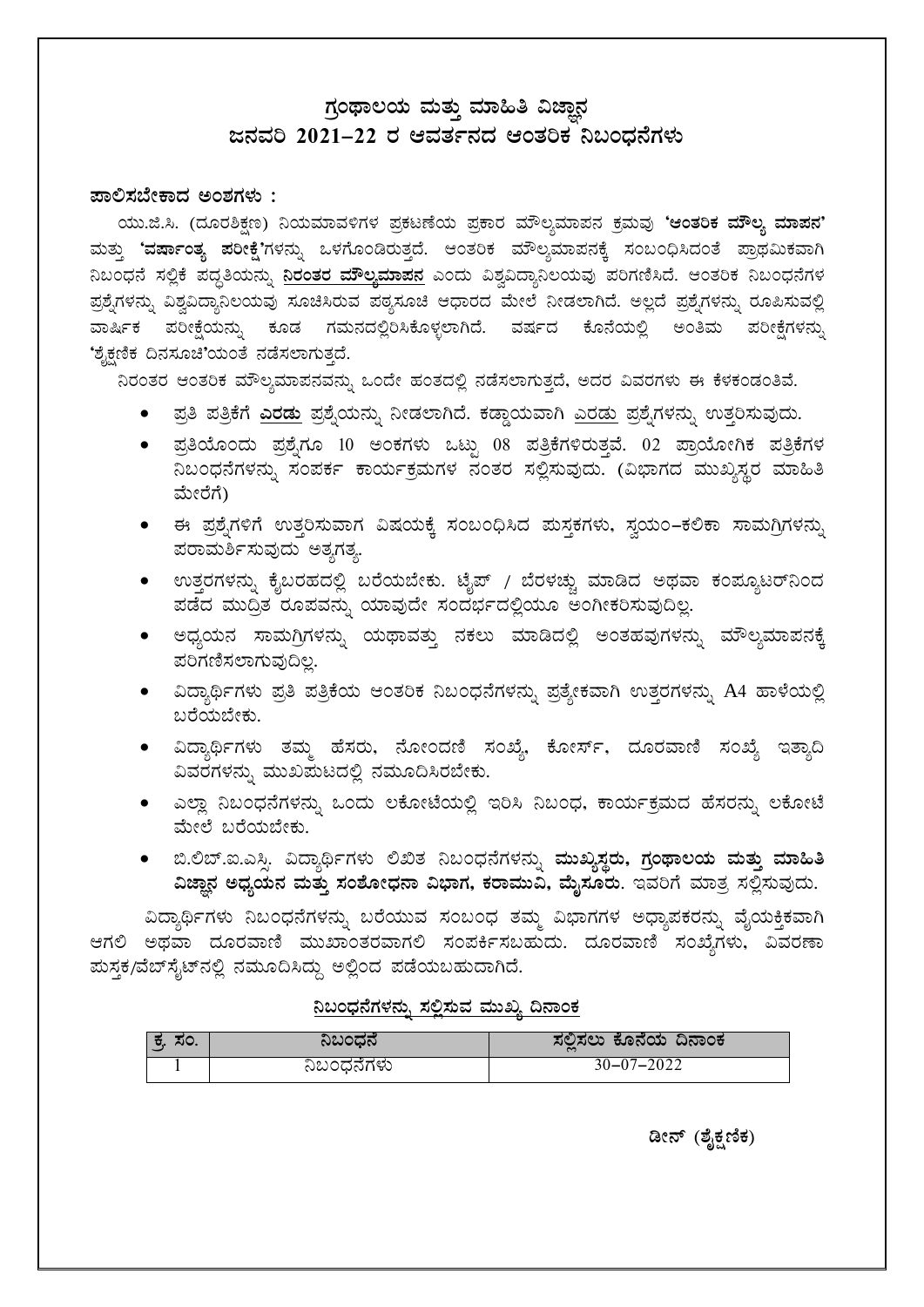## **Bachelor of Library and Information Science January Cycle 2021-22**

#### **Guidelines :**

Under the notification of University Grants Commission (ODL) the evaluation, covers both internal assessment and term end examination. In the case of the former, the University will create continuous assessment for which primarily assignments system is followed. Assignments are given hereunder on the basis of the syllabus prescribed by the University. The questions relating to assignment are designed keeping in view the term end examination, besides the contemporary issues. term end examination will be conducted at the end of the year of study as per calendar of events.

The continuous assessment will be made in one stage. Its information is as follows.

- Two questions are given under each course, two questions to be answered compulsory.
- There are 08 courses / papers including Practical's. Each question carries **10** marks. Assignments of two practical courses / papers used to be submitted after PCP, to the Chairperson of the department. (As per the Instructions of the Chairperson of the department)
- The students are hereby instructed to answer the questions by referring the text books, SLM, journals etc.,
- The students shall answer the assignments **in hand writing only**. The typed material or computerized output will not be considered under any circumstances.
- In case the study material is replicated in the assignments, it will not consider for valuation.
- Write assignment on each course separately, on A4 Sheet.
- The students shall indicate their name; roll number, course, mobile number without fail.
- Keep the assignments in a single envelop cover and may be superscribe as Assignments for B.Lib.I.Sc. (**Programme** Name) on the top of it.
- B.Lib.I.Sc. students shall submit the assignments to the **Chairperson, Department of Studies and Research in Library & Information Science, Karnataka State Open University Mysuru-570 006 only. (B.Lib.I.Sc. Students should not submit the assignments to any other Regional Centres)**
- The students may feel free to contact any faculty member either in person or over phone. The contact numbers will be available in prospectus/website.

#### **Important date for Submission of the Assignment**

| SI<br>  No. | <b>Assignment Number</b> | <b>Last Date of Submission</b> |
|-------------|--------------------------|--------------------------------|
|             | Assignment               | $30 - 07 - 2022$               |

**Dean (Academic)**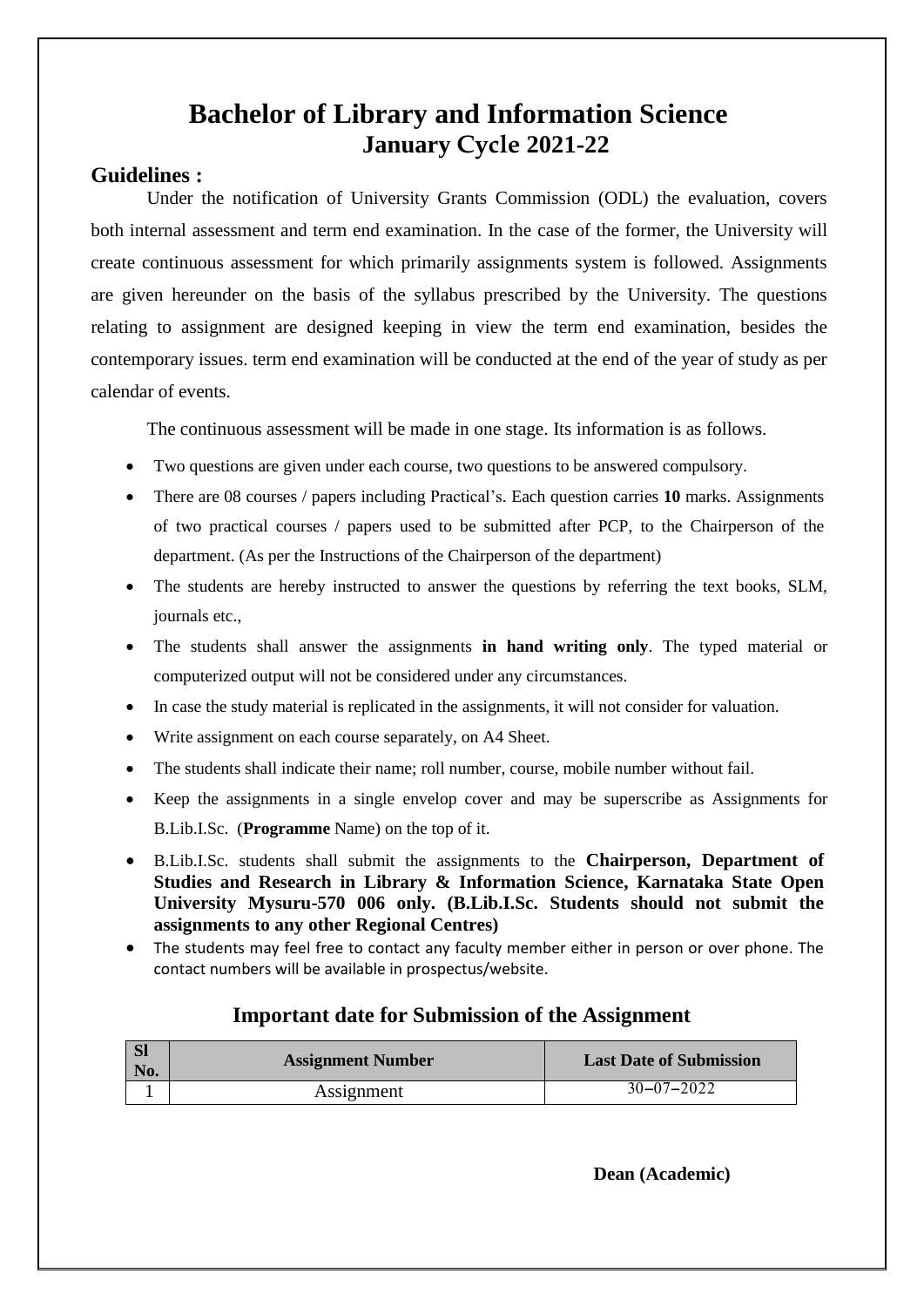### **Bachelor of Library Information Science (B.Lib.I.Sc)**

ಸ್ಸಾತಕ ಗ್ರಂಥಾಲಯ ಮತ್ತು ಮಾಹಿತಿ ವಿಜ್ಞಾನ

## **Assignment of July Cycle 2021-22**

<u>ಜನವರಿ 2021–22 ರ ಆವರ್ತನದ ಆಂತರಿಕ ನಿಬಂಧಗಳು</u>

**Answer all questions, each question carries 10 marks** ಎಲ್ಲಾ ಪ್ರಶೈಗಳಿಗೂ ಉತ್ತರಿಸಿ. ಪ್ರತಿ ಪ್ರಶೈಗೂ 10 ಅಂಕಗಳು

#### **Course -1: Library information and society**

#### **PÉÆÃ¸ïð-01: UÀæAxÁ®AiÀÄ, ªÀiÁ»w ªÀÄvÀÄÛ ¸ÀªÀiÁd (10x2=20)**

 1. State the five laws of library science and explain the implications of third law of library science

ಗ್ರಂಥಾಲಯ ವಿಜ್ಞಾನದ ಪಂಚಸೂತ್ರಗಳನ್ನು ಬರೆಯಿರಿ ಮತ್ತು ಮೂರನೇ ಪಂಚಸೂತ್ರದ ಪರಿಣಾಮಗಳನ್ನು ವಿವರಿಸಿ

 2. Explain the objectives and services of University libraries ವಿಶ್ರವಿದ್ಯಾನಿಲಯ ಗ್ರಂಥಾಲಯಗಳ ಧ್ಯೇಯೋದ್ದೇಶ ಮತ್ತು ಸೇವೆಗಳನ್ನು ವಿವರಿಸಿ

### **Course-2: Management of libraries and information centers (10x2=20)**

ಕೋರ್ಸ್**-೨: ಗಂಥಾಲಯ ಮತ್ತು ಮಾಹಿತಿ ಕೇಂದ್ರಗಳ ನಿರ್ವ**ಹಣೆ

- 1. Write an essay on POSDCORB POSDCORB ಕುರಿತು ಪ್ರಬಂಧ ಬರೆಯಿರಿ
- 2. Write a detailed note on stock verification and its importance in library and information centres ಗ್ರಂಥಾಲಯ ಹಾಗೂ ಮಾಹಿತಿ ಕೇಂದ್ರಗಳಲ್ಲಿ ದಾಸ್ತಾನು ಪರಿಶೀಲನೆಯ ಉಪಯುಕ್ತತೆ ಕುರಿತು ಸವಿಸ್ತಾರವಾಗಿ ಟಿಪ್ಪಣಿ ಬರೆಯಿರಿ

## **Course-3: Information processing: Classification (Theory-1) (10x2=20)**

ಕೋರ್ಸ್–೦೩: ಮಾಹಿತಿ ಸಂಸ್<del>ಕ</del>ರಣೆ: ವರ್ಗೀಕರಣ (ಥಿಯರಿ–೧)

1. Describe the species of library classification with suitable examples.

ಗ್ರಂಥಾಲಯ ವರ್ಗೀಕರಣದ ವಿವಿಧ ಪ್ರಕಾರಗಳನ್ನು ಸೂಕ್ತ ಉದಾಹರಣೆಗಳೊಂದಿಗೆ ವಿವರಿಸಿ.

 2. What is notation? Explain the qualities of a good notational system ಅಂಕನ ಎಂದರೇನು? ಒಳ್ಳೆಯ ಅಂಕನ ಪದ್ಧತಿಯ ಗುಣಗಳನ್ನು ಬರೆಯಿರಿ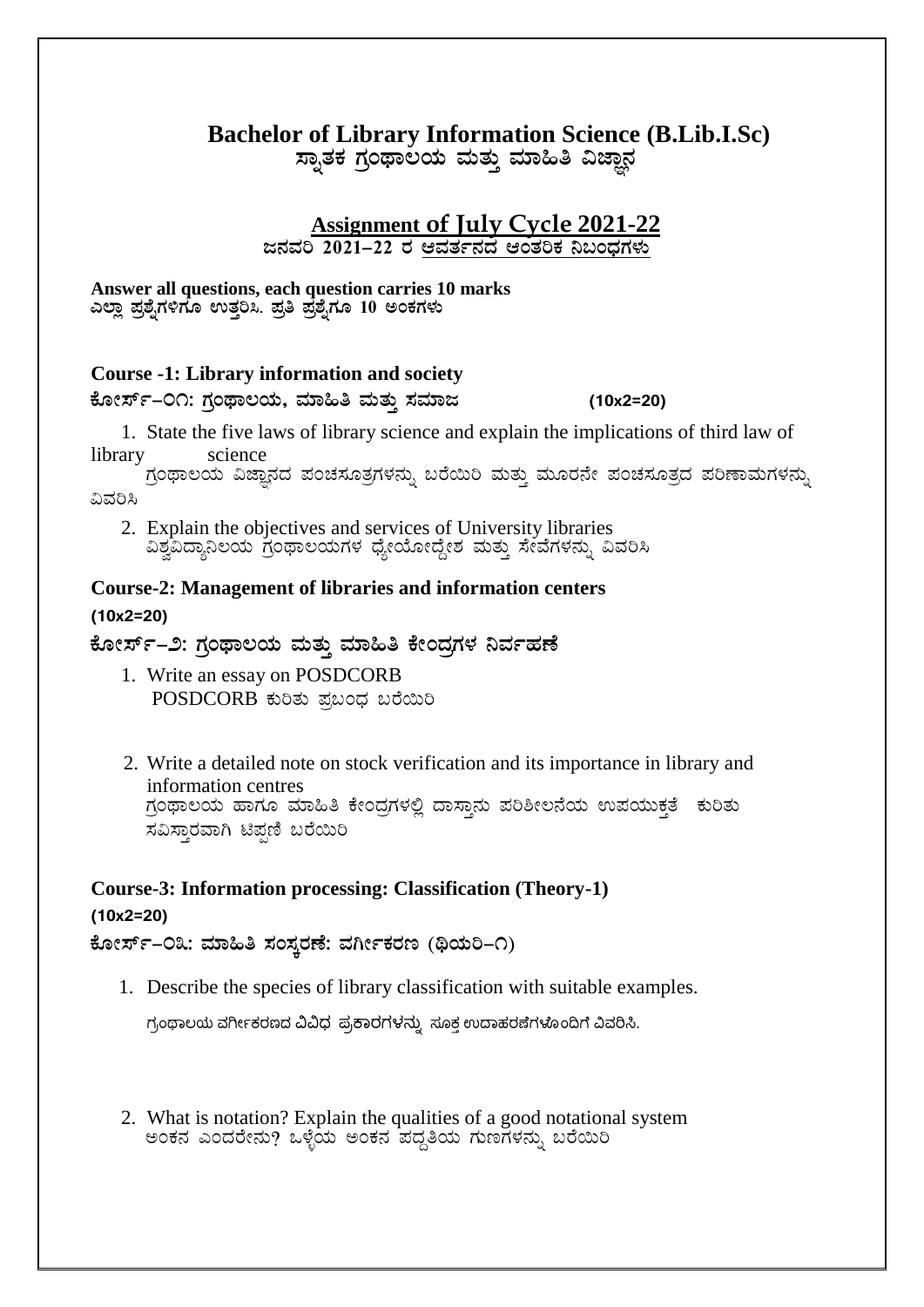## **Course -4: Information processing :Cataloguing (Theory-2) (10x2=20)** ಕೋರ್ಸ್-೦೪: ಮಾಹಿತಿ ಸಂಸ್ಕರಣೆ: ಗ್ರಂಥಸೂಚಿಕರಣ (ಥಿಯರಿ-೨)

- 1. Explain different methods of filing rules for choice and rendering of headings. ಶಿರೋನಾಮೆ ಆಯ್ಕೆ ಮತ್ತು ದಾಖಲಾತಿಯ ವಿವಿಧ ಕಡತಗೊಳಿಸುವ ನಿಯಮಗಳನ್ನು ವಿವರಿಸಿ.
- 2. What is main entry? Explain the components of main entry with examples. ಮುಖ್ಯ ನಮೂದು ಎಂದರೇನು? ಮುಖ್ಯ ನಮೂದಿನ ಘಟಕಗಳನ್ನು ಉದಾಹರಣೆಗಳೊಂದಿಗೆ ವಿವರಿಸಿ.

### **Course-5: Information sources and services (10x2=20)** ಕೋರ್ಸ್–೫: ಮಾಹಿತಿ ಮೂಲಗಳು ಮತ್ತು ಸೇವೆಗಳು

- 1. Define information sources. Explain the evolution of information sources. ಮಾಹಿತಿ ಮೂಲಗ್ಳನ್ನು ವ್ಾಯಖ್ಾಯನಿಸಿ. ಮಾಹಿತಿ ಮೂಲಗ್ಳ ವಿಕಾಸವನ್ನು ವಿವರಿಸಿ.
- 2. Explain the methods and techniques of user education. ಬಳಕೆದಾರ ಶಿಕ್ಷಣದ ವಿಧಾನಗಳು ಮತ್ತು ತಂತ್ರಗಳನ್ನು ವಿವರಿಸಿ.

## **Course -6: Fundamentals of information technology**

#### **(10x2=20)**

## ಕೋರ್ಸ್**–೬: ಮಾಹಿತಿ ತಂತ್ರಜ್ಞಾನದ ಮೂಲಾಂಶಗಳು**

- 1. What is telecommunication? Explain different modes of telecommunication. ದೂರಸಂಪರ್ಕ ಎಂದರೇನು? ದೂರಸಂಪರ್ಕದ ವಿಭಿನ್ನ ವಿಧಾನಗಳನ್ನು ವಿವರಿಸಿ.
- 2. Explain briefly different methods of file organization.

ಸಂಘಟನೆಯ ವಿಭಿನ್ನ ವಿಧಾನಗಳನ್ನು ಸಂಕ್ಷಿಪವಾಗಿ ವಿವರಿಸಿ.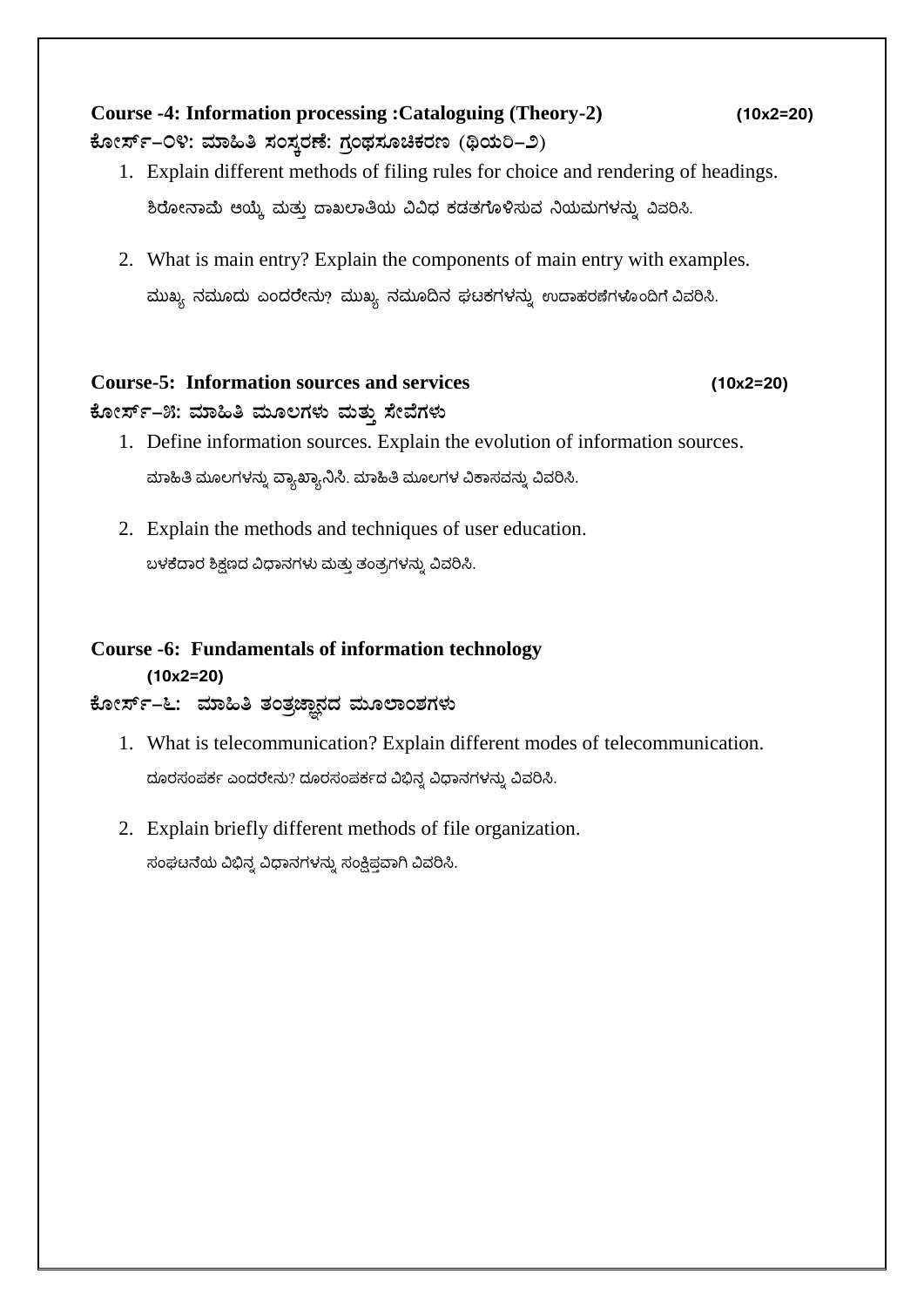#### COURSE - VII: INFORMATION PROCESSING: CLASSIFICATION (PRACTICAL-I)

ಪತ್ರಿಕೆ - 07: ಮಾಹಿತಿ ಸಂಸ್ಕರಣೆ : ವರ್ಗೀಕರಣ (ಪ್ರಾಯೋಗಿಕ -1)

#### **Instruction: -**

#### Max Marks: 20

Classify the following titles according to Dewey Decimal Classification

#### ಸೂಚನೆ: –

ಈ ಕೆಳಗಿನ ಶೀಷಿಕೆಗಳನ್ನು ಡ್ಯೂಯಿ ದಶಾಂಶ ವರ್ಗೀಕರಣ ಪದ್ಧತಿ (22 ನೇಯ ಅವೃತ್ತಿ) ಪ್ರಕಾರ ವರ್ಗೀಕರಿಸಿ. ವರ್ಗ ಸಂಖ್ಯೆಗಳನ್ನು ನೀಡಿರಿ.

- 1. Paintings
- 2. Cinematography
- 3. Hindi Drama
- 4. World war II
- 5. Accounts for managers
- 6. Indian journal of Agricultural economics.
- 7. Financial management in medical libraries
- 8. Foreign economic policies of Russia
- 9. Military history of Canada and china
- 10. Novels of Shivarama Karantha
- 11. Technical writing in French language
- 12. Anglo Americans in Indian history
- 13. Kashmiri method of preparing food
- 14. Kannada speaking people in US
- 15. Migration of the people in the  $15<sup>th</sup>$  century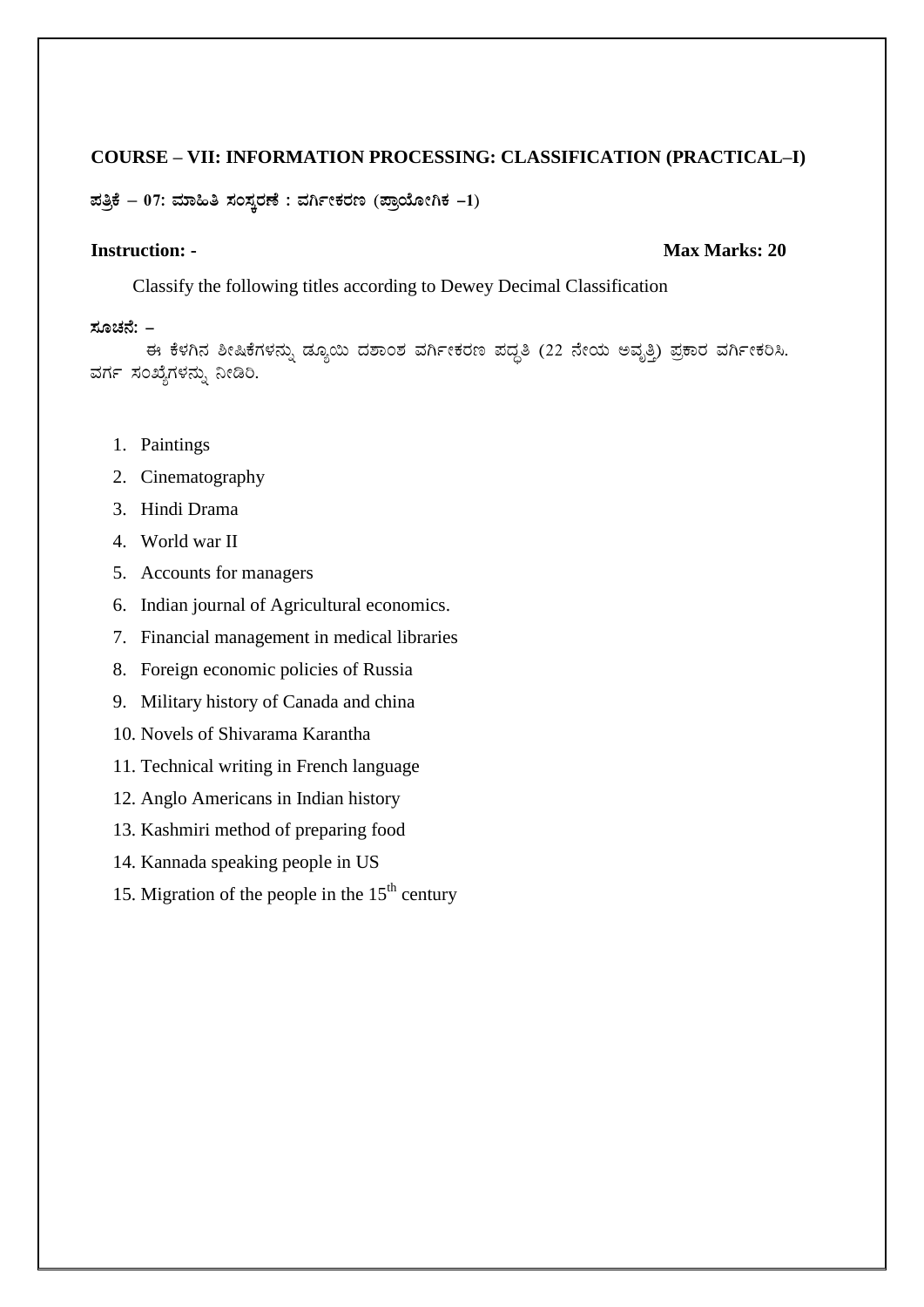## **COURSE - VIII: INFORMATION PROCESSING: CATALOGUING IN (PRACTICAL-II)** ಪತ್ರಿಕೆ  $-08$ : ಮಾಹಿತಿ ಸಂಸ್ಕರಣೆ : ಗ್ರಂಥ ಸೂಚೀಕರಣ (ಪ್ರಾಯೋಗಿಕ $-I$ I)

#### **Instruction:-**

#### Max Marks: 20

- Catalogue all documents a.
- Prepare the main and the necessary added entries for each document  $\mathbf{b}$ . (Author, title, Subject entry, etc)
- All Question carry equal marks  $c.$

#### ಸೂಚನೆ :–

- ಅ. ಎಲ್ಲಾ ಗ್ರಂಥಗಳಿಗೂ ಸೂಚಿಗಳನ್ನು ಬರೆಯಿರಿ,
- ಆ. ಪ್ರತಿಯೊಂದು ಗ್ರಂಥಕ್ಕೂ ಮುಖ್ಯ ಲೇಖಿಗ ಹಾಗೂ ಅಗತ್ಯವಿರುವ ಇತರ ಲೇಖಗಳನ್ನು ಬರೆಯಿರಿ (ಶೀರ್ಷಿಕೆಲೇಖಿ. ವಿಷಯ ಲೇಖಿ, ಕರ್ತೃಲೇಖ ಇತ್ಯಾದಿ)
- ಎಲ್ಲಾ ಪ್ರಶೈಗಳಿಗೂ ಸಮಾನ ಅಂಕಗಳಿವೆ. ಇ.

#### Document $-1$

#### **COMPUTER NETWORKS**

Andrew A Tanenbaum Second edition Prentice-Hall, Englewood Cliffs, N .J., C1988

#### **Other Information:**

Class No.: 004.6 Acc. No.: 15456 Pages: XV+ 658 Size : 25 Cm

Bibliography: p.615-630. Includes index. Illustrations provided.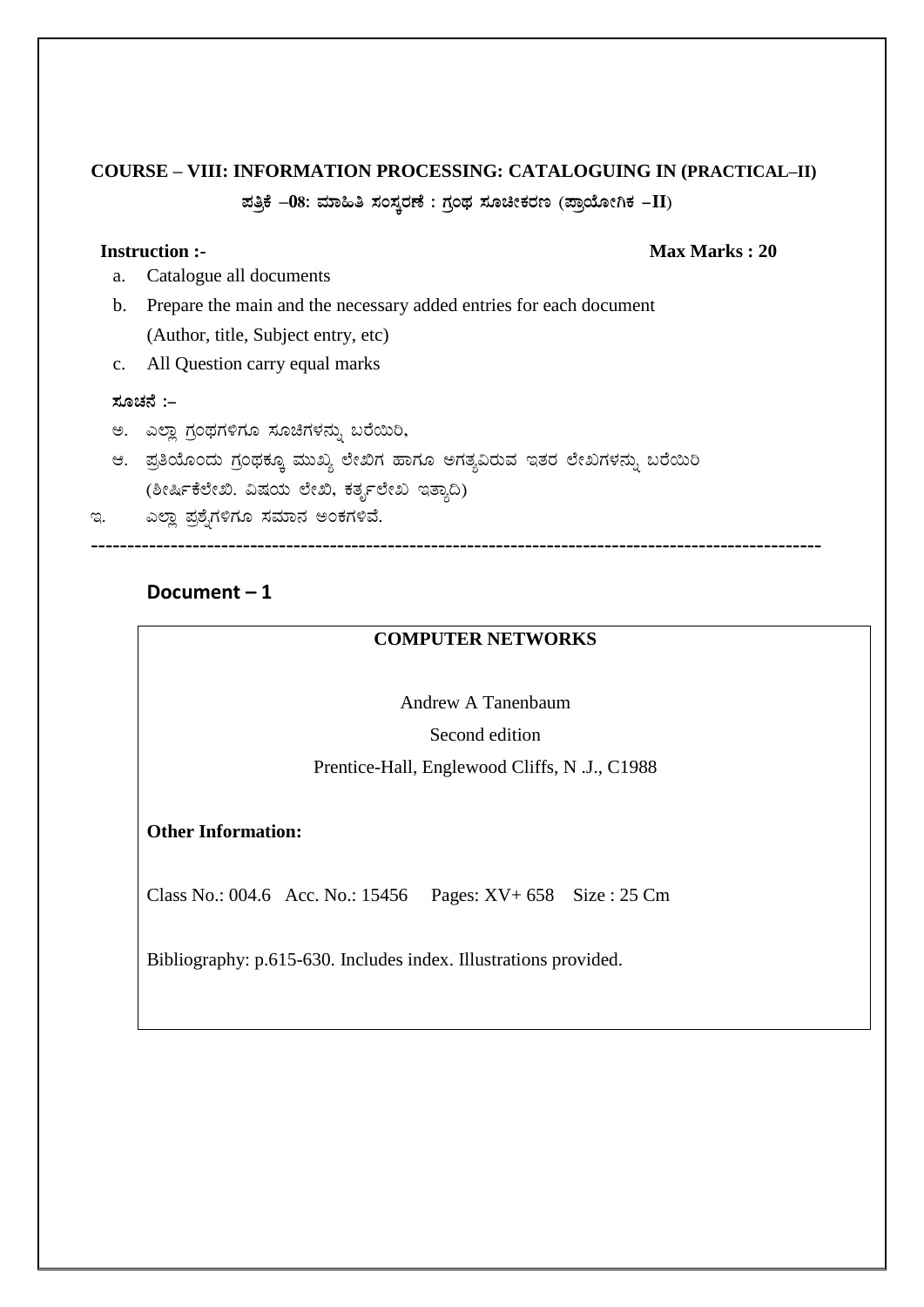**Document – 2**

#### **MANAGING KNOWLEDGE**

Critical investigations of work and learning

Edited by

Craig Prichard, Richard Hall and Mike Chaumer

St. Martin's Press New York, 2000

**Other information:**

Class No. : 001 Acc No.: 414623 Pages: XVI+255 Size:22cm

ISBN: 0-312-23363-0 Includes Index.

#### **Document – 3**

#### **INDIAN JOURNAL OF DEVELOPMENT RESEARCH AND SOCIAL DEVELOPMENT**

Volume-7 No.2 July-December 2011

Published by Ananya Research Institute Lucknow (India)

#### **Other Details:**

Class No: 300.72005 Size: 24cm Editor : Dr. Awadesh K Singh

Library has all the volumes. Give your own accession Numbers.

**Document – 4**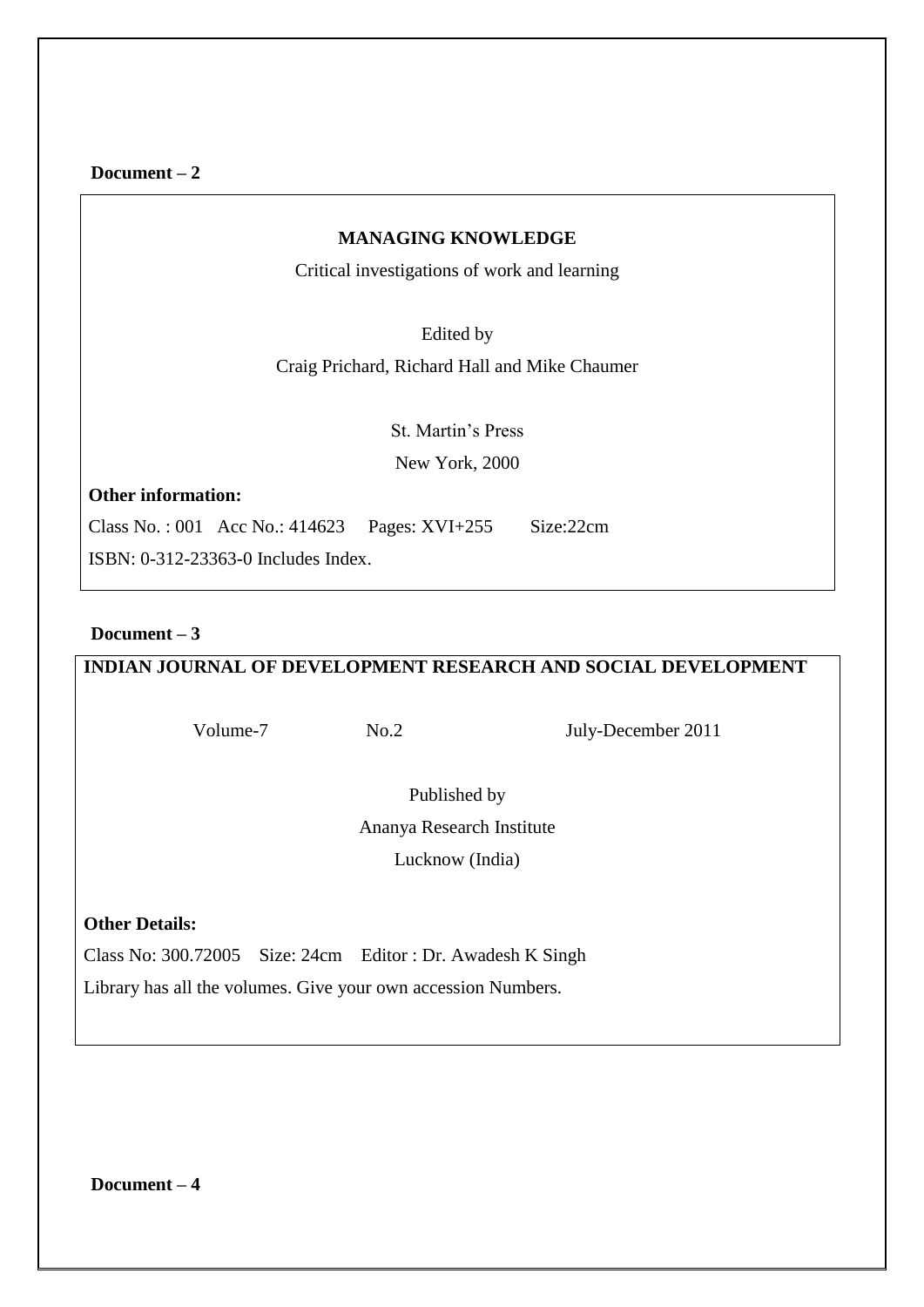### **MAP OF THE WORLD**

Polar projection Hammond Incorporated Published by : C S Hammond New York, 1993

#### **Other Details:**

Class No. :912 Accession No.: 24567 Size: 71x64 Cm : Scale : 1 Cm represents 2000 miles or 1:44,000,000; Projection; Azmuthal Equidistant Projection ; 4 maps on a sheet ; Coloured maps.